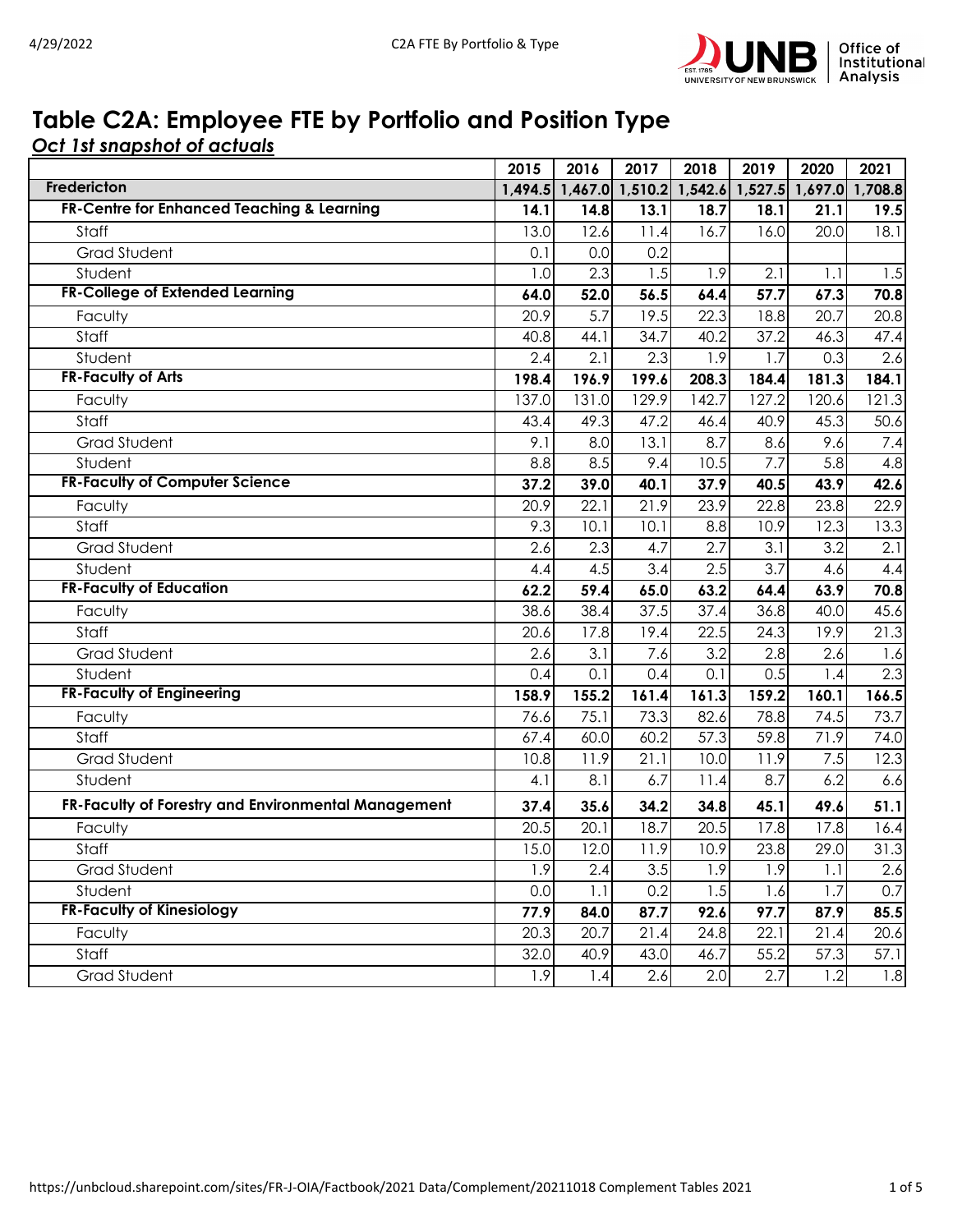

|                                           | 2015  | 2016  | 2017  | 2018              | 2019              | UNIVERSITY OF NEW BRUNSWICK THAT I GITS<br>2020 | 2021  |
|-------------------------------------------|-------|-------|-------|-------------------|-------------------|-------------------------------------------------|-------|
| Student                                   | 23.8  | 21.0  | 20.7  | 19.1              | 17.8              | 8.0                                             | 6.1   |
| <b>FR-Faculty of Law</b>                  | 35.8  | 38.7  | 37.8  | 39.4              | 40.0              | 40.4                                            | 40.8  |
| Faculty                                   | 23.3  | 24.3  | 24.9  | 26.0              | 24.8              | 24.3                                            | 25.3  |
| Staff                                     | 8.0   | 8.1   | 8.0   | 10.0              | 11.6              | 14.2                                            | 13.9  |
| <b>Grad Student</b>                       |       |       | 0.1   | 0.5               | 0.4               |                                                 |       |
| Student                                   | 4.4   | 6.3   | 4.8   | 2.8               | 3.2               | 1.9                                             | 1.6   |
| <b>FR-Faculty of Management</b>           | 50.1  | 31.4  | 52.2  | 56.2              | 55.0              | 56.9                                            | 58.4  |
| Faculty                                   | 37.8  | 37.8  | 37.4  | 38.7              | 37.1              | 38.3                                            | 38.7  |
| Staff                                     | 11.1  | 12.0  | 12.1  | 15.5              | 15.7              | 15.3                                            | 17.0  |
| <b>Grad Student</b>                       | 1.0   | 1.4   | 1.8   | 1.3               | 2.0               | 1.7                                             | 2.4   |
| Student                                   | 0.3   | 0.2   | 0.8   | 0.7               | 0.2               | 1.6                                             | 0.4   |
| <b>FR-Faculty of Nursing</b>              | 79.2  | 76.4  | 79.3  | 73.6              | 65.9              | 68.3                                            | 69.4  |
| Faculty                                   | 58.3  | 55.5  | 58.3  | 53.6              | 42.2              | 42.5                                            | 42.6  |
| Staff                                     | 18.4  | 18.9  | 18.8  | 18.2              | 22.0              | 24.1                                            | 24.6  |
| <b>Grad Student</b>                       | 0.6   | 0.4   | 0.7   | 0.7               | 0.7               | 1.2                                             | 0.8   |
| Student                                   | 1.9   | 1.7   | 1.6   | 1.1               | 1.1               | 0.4                                             | 1.3   |
| <b>FR-Faculty of Science</b>              | 174.2 | 160.0 | 163.6 | 153.6             | 164.9             | 164.3                                           | 159.6 |
| Faculty                                   | 85.8  | 84.0  | 87.8  | 88.0              | 84.8              | 86.0                                            | 88.0  |
| Staff                                     | 68.5  | 54.8  | 47.9  | 47.2              | 57.9              | 57.5                                            | 57.4  |
| <b>Grad Student</b>                       | 10.0  | 10.5  | 19.9  | 10.5              | $\overline{11.3}$ | $\overline{11.3}$                               | 9.3   |
| Student                                   | 9.9   | 10.7  | 7.9   | 7.9               | 11.0              | 9.5                                             | 4.8   |
| <b>FR-Renaissance College</b>             | 9.8   | 9.5   | 11.7  | 12.4              | 8.9               | 10.0                                            | 11.1  |
| Faculty                                   | 6.6   | 6.9   | 7.7   | 9.4               | 6.2               | 7.0                                             | 7.0   |
| Staff                                     | 3.0   | 2.6   | 4.0   | 3.0               | 2.7               | 3.0                                             | 4.0   |
| <b>Grad Student</b>                       | 0.0   |       |       |                   |                   |                                                 |       |
| Student                                   | 0.2   | 0.0   |       |                   | 0.0               | 0.0                                             | 0.1   |
| FR-Harriet Irving Library and Branches    | 83.7  | 79.8  | 75.6  | 75.0              | 71.7              | 68.3                                            | 66.8  |
| Faculty                                   | 20.7  | 19.7  | 19.7  | 19.7              | 18.7              | 19.7                                            | 18.7  |
| Staff                                     | 52.6  | 52.5  | 47.6  | 46.1              | 45.6              | 45.6                                            | 43.7  |
| Student                                   | 10.4  | 7.7   | 8.4   | 9.2               | 7.5               | 3.0                                             | 4.4   |
| <b>UW-Information Technology Services</b> | 61.9  | 58.3  | 60.4  | 57.5              | 57.4              | 63.9                                            | 59.7  |
| Staff                                     | 54.8  | 50.0  | 54.0  | $\overline{51.5}$ | 52.1              | 62.6                                            | 58.0  |
| Student                                   | 7.1   | 8.3   | 6.4   | 6.0               | 5.3               | 1.3                                             | 1.7   |
| <b>UW-School of Graduate Studies</b>      | 8.7   | 6.6   | 9.3   | 9.2               | 9.1               | 8.1                                             | 11.2  |
| Faculty                                   | 1.8   | 1.2   | 1.2   | 1.7               | 1.7               | 1.7                                             | 1.8   |
| Staff                                     | 6.5   | 5.0   | 6.1   | 6.2               | 6.2               | 5.0                                             | 7.1   |
| Grad Student                              | 0.3   | 0.5   | 2.0   | 1.3               | 1.2               | 1.5                                             | 2.3   |
| <b>UW-Vice-President (Advancement)</b>    | 18.1  | 15.2  | 13.9  | 13.2              | 13.1              | 64.5                                            | 43.2  |
| Staff                                     | 10.7  | 11.3  | 10.0  | 8.7               | 9.7               | 62.1                                            | 41.1  |
| Grad Student                              |       |       |       |                   | 0.0               |                                                 |       |
| Student                                   | 7.3   | 4.0   | 3.8   | 4.5               | 3.4               | 2.4                                             | 2.0   |
| <b>FR-Student Services</b>                | 84.3  | 88.1  | 87.8  | 95.9              | 102.0             | 85.4                                            | 83.1  |
| Staff                                     | 68.8  | 73.3  | 72.9  | 78.1              | 77.9              | 73.3                                            | 76.3  |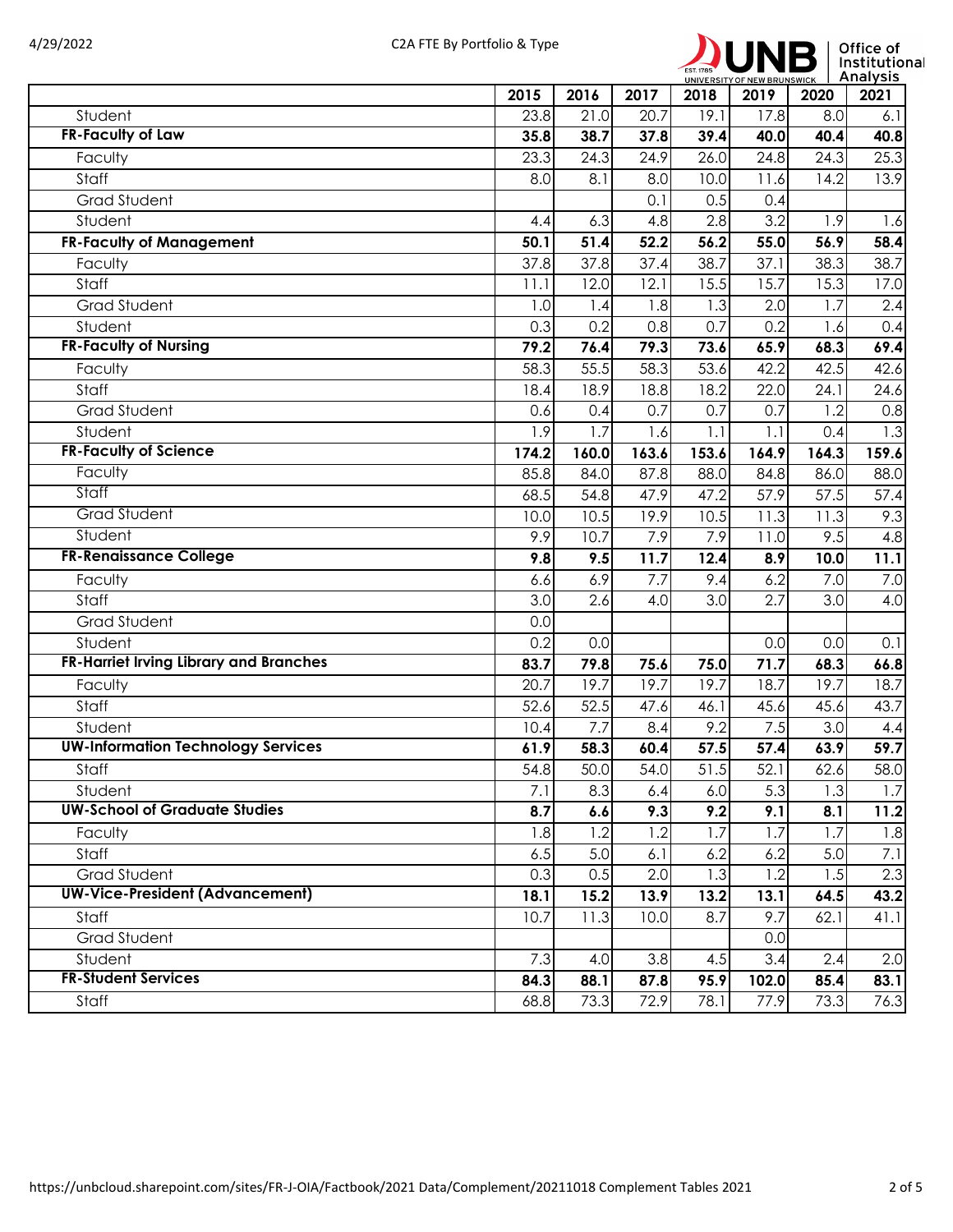

|                                                         | 2015             | 2016  | 2017             | 2018  | 2019  | UNIVERSITY OF NEW BRUNSWICK   MITCH YOUR<br>2020 | 2021  |
|---------------------------------------------------------|------------------|-------|------------------|-------|-------|--------------------------------------------------|-------|
| <b>Grad Student</b>                                     | 0.1              | 0.2   | 0.5              | 0.4   | 0.7   | 0.6                                              |       |
| Student                                                 | 15.4             | 14.7  | 14.4             | 17.4  | 23.4  | 11.5                                             | 6.8   |
| <b>UW-Trust and Treasury</b>                            | 2.0              | 1.0   | 1.0              | 1.2   | 1.5   | 3.9                                              | 4.0   |
| Staff                                                   | 2.0              | 1.0   | 1.0              | 1.0   | 1.0   | 3.8                                              | 3.9   |
| <b>Grad Student</b>                                     |                  |       |                  |       | 0.2   | 0.1                                              | 0.0   |
| Student                                                 |                  |       |                  | 0.2   | 0.3   |                                                  |       |
| <b>UW-Vice-President (Administration &amp; Finance)</b> | 1.1              | 2.4   | 2.8              | 2.7   | 2.7   | 30.1                                             | 29.0  |
| Staff                                                   | 1.0              | 2.4   | 2.8              | 2.7   | 2.7   | 29.9                                             | 29.0  |
| Student                                                 | 0.1              | 0.1   |                  |       | 0.0   | 0.2                                              | 0.0   |
| <b>FR-Registrar</b>                                     | 21.3             | 18.1  | 20.2             | 20.5  | 20.9  | 18.3                                             | 18.6  |
| Staff                                                   | 21.2             | 18.1  | 20.1             | 20.5  | 20.7  | 18.3                                             | 18.6  |
| Student                                                 | 0.1              | 0.1   | 0.1              |       | 0.2   | 0.0                                              |       |
|                                                         |                  |       |                  |       |       |                                                  | 0.2   |
| <b>Grad Student</b>                                     |                  |       |                  |       |       |                                                  | 0.2   |
| <b>UW-Comptroller</b>                                   | 23.7             | 23.9  | 22.3             | 24.6  | 25.6  | 38.7                                             | 45.2  |
| Staff                                                   | 20.9             | 22.2  | 20.2             | 22.1  | 23.5  | 36.9                                             | 44.1  |
| Student                                                 | 2.7              | 1.7   | 2.0              | 2.5   | 2.1   | 1.7                                              | 1.1   |
| <b>FR-Vice-President Academic</b>                       | 8.0              | 7.6   | 8.2              | 7.0   | 8.6   | 13.5                                             | 14.3  |
| Faculty                                                 | 2.0              | 2.0   | 2.3              | 1.0   | 2.7   | 2.7                                              | 0.7   |
| Staff                                                   | $\overline{5.5}$ | 5.0   | $\overline{5.4}$ | 5.3   | 5.8   | 10.9                                             | 13.6  |
| <b>Grad Student</b>                                     |                  | 0.1   | 0.1              |       |       |                                                  |       |
| Student                                                 | 0.6              | 0.5   | 0.4              | 0.6   | 0.1   | 0.0                                              |       |
| FR-Assist. Vice-President Fredericton (Academic)        | 0.1              |       |                  |       |       |                                                  |       |
| Student                                                 | 0.1              |       |                  |       |       |                                                  |       |
| <b>FR-Capital Planning &amp; Operations</b>             | 123.9            | 122.0 | 121.1            | 120.1 | 123.8 | 131.3                                            | 128.0 |
| Staff                                                   | 116.9            | 115.9 | 113.1            | 112.7 | 115.6 | 125.1                                            | 122.3 |
| Student                                                 | 7.0              | 6.1   | 8.0              | 7.5   | 8.2   | 6.2                                              | 5.7   |
| <b>UW-Capital Planning &amp; Operations</b>             |                  | 1.5   | 2.0              | 2.4   | 3.0   | 6.5                                              | 6.6   |
| Staff                                                   |                  | 1.0   | 2.0              | 2.0   | 2.7   | 6.1                                              | 6.6   |
| Student                                                 |                  | 0.5   | 0.0              | 0.4   | 0.3   | 0.4                                              | 0.0   |
| <b>UW-Vice-President (Research)</b>                     | 50.3             | 62.8  | 69.7             | 84.7  | 70.8  | 99.2                                             | 99.4  |
| Faculty                                                 | $\overline{5.3}$ | 4.3   | 5.5              | 7.0   | 7.0   | 7.0                                              | 7.5   |
| Staff                                                   | 42.4             | 51.0  | 61.3             | 72.4  | 58.3  | 87.2                                             | 84.4  |
| Grad Student                                            | 0.4              | 0.5   | 0.4              | 0.6   | 0.8   | 1.0                                              | 0.6   |
| Student                                                 | 2.1              | 7.1   | 2.6              | 4.8   | 4.8   | 4.1                                              | 6.9   |
| <b>UW-President</b>                                     | 8.2              | 6.8   | 13.6             | 12.2  | 15.5  | 50.3                                             | 67.4  |
| Faculty                                                 |                  |       |                  |       | 1.0   | 1.0                                              |       |
| Staff                                                   | 6.4              | 6.6   | 13.0             | 11.7  | 13.3  | 41.2                                             | 60.3  |
| <b>Grad Student</b>                                     |                  |       |                  |       | 0.0   |                                                  |       |
| Student                                                 | 1.8              | 0.1   | 0.6              | 0.5   | 1.1   | 8.1                                              | 7.1   |
| <b>UW-Contingencies &amp; Provisions</b>                |                  |       |                  |       |       |                                                  | 2.0   |
| Staff                                                   |                  |       |                  |       |       |                                                  | 2.0   |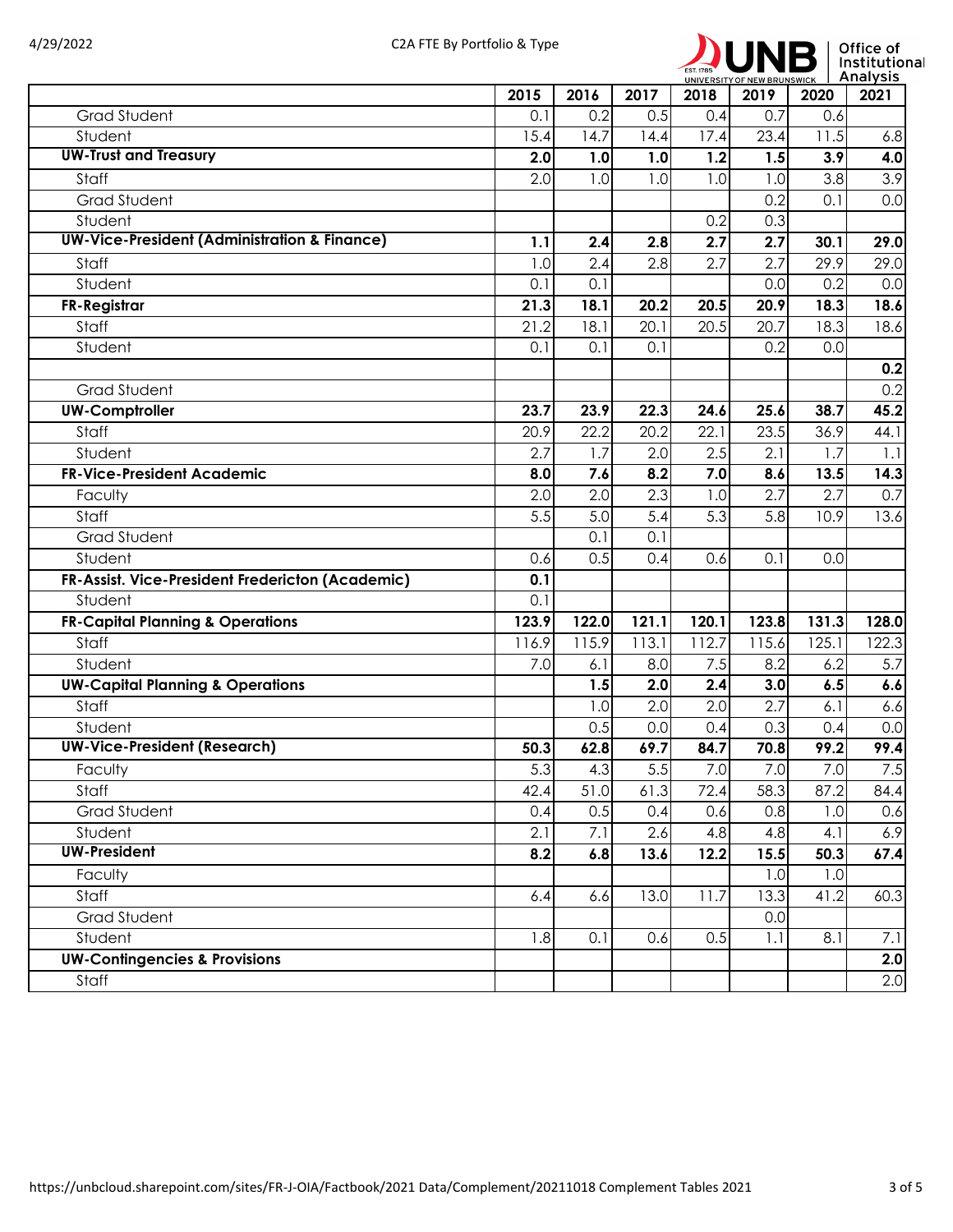

|                                                      |                  |                   |                  |               |               | UNIVERSITY OF NEW BRUNSWICK   ANDIVSIS |                  |
|------------------------------------------------------|------------------|-------------------|------------------|---------------|---------------|----------------------------------------|------------------|
| <b>Saint John</b>                                    | 2015<br>309.8    | 2016<br>283.2     | 2017<br>285.8    | 2018<br>284.0 | 2019<br>291.3 | 2020<br>327.5                          | 2021<br>343.9    |
| <b>SJ-Faculty of Arts</b>                            | 43.0             | 40.8              | 40.7             | 40.0          | 41.7          | 40.7                                   | 43.2             |
| Faculty                                              | 36.6             | 36.0              | 36.8             | 36.0          | 36.0          | 34.0                                   | 33.1             |
| Staff                                                | 5.0              | 4.0               | 2.1              | 3.1           | 3.4           | 4.1                                    | 7.4              |
| <b>Grad Student</b>                                  | 0.4              | 0.2               | 1.3              | 0.4           | 0.4           | 1.0                                    | 1.3              |
| Student                                              | 1.0              | 0.6               | 0.5              | 0.6           | 1.9           | 1.7                                    | $\overline{1.3}$ |
| <b>SJ-Faculty of Business</b>                        | 49.9             | 44.9              | 45.0             | 49.8          | 44.1          | 44.5                                   | 51.9             |
| Faculty                                              | 36.6             | 33.1              | 34.0             | 36.5          | 33.2          | 32.9                                   | 38.6             |
| Staff                                                | 12.1             | 10.7              | 10.9             | 13.0          | 10.5          | 11.5                                   | 11.5             |
| <b>Grad Student</b>                                  | 0.1              |                   |                  |               | 0.1           |                                        | 1.2              |
| Student                                              | 1.1              | 1.1               | 0.1              | 0.4           | 0.4           | 0.1                                    | 0.6              |
|                                                      |                  |                   |                  |               |               |                                        |                  |
| SJ-Faculty of Science, Applied Science & Engineering | 109.6            | 107.1             | 108.4            | 108.2         | 107.0         | 116.7                                  | 122.1            |
| Faculty                                              | 85.1             | 83.6              | 81.8             | 82.8          | 79.6          | 83.0                                   | 90.1             |
| Staff                                                | 21.4             | $20.\overline{8}$ | 23.9             | 21.3          | 23.1          | 29.7                                   | 28.0             |
| <b>Grad Student</b>                                  | 0.7              | 0.6               | 1.1              | 1.1           | 1.2           | 1.8                                    | 2.2              |
| Student                                              | 2.4              | 2.0               | 1.5              | 2.9           | 3.0           | 2.2                                    | 1.8              |
| <b>SJ-Assoc VP Saint John</b>                        | 32.4             | 29.9              | 27.2             | 24.2          | 31.8          | 37.5                                   | 16.6             |
| Staff                                                | 28.9             | 26.1              | 23.6             | 21.4          | 27.2          | 34.6                                   | 16.2             |
| <b>Grad Student</b>                                  | 0.0              |                   |                  | 0.6           |               |                                        |                  |
| Student                                              | $\overline{3.5}$ | 3.8               | 3.7              | 2.2           | 4.6           | 2.9                                    | 0.4              |
| <b>SJ-Registrar</b>                                  | 9.5              | 7.1               | 8.2              | 8.1           | 11.1          | 11.0                                   | 14.7             |
| Staff                                                | 9.0              | 7.0               | 8.0              | 8.0           | 11.0          | 11.0                                   | 14.0             |
| Student                                              | 0.5              | 0.1               | 0.2              | 0.1           | 0.1           | 0.0                                    | 0.7              |
| <b>SJ-School of Graduate Studies (SJ)</b>            | 3.9              | 3.2               | 5.9              | 3.9           | 3.9           | 4.4                                    | 4.1              |
| Staff                                                | 0.6              | 0.6               | 0.6              | 0.6           | 0.6           | 0.6                                    | 0.6              |
| <b>Grad Student</b>                                  | 3.3              | 2.7               | $\overline{5.4}$ | 3.3           | 3.4           | 3.8                                    | $\overline{3.6}$ |
| <b>SJ-Director of Facilities Management</b>          | 13.9             | 10.6              | 11.0             | 10.8          | 10.6          | 14.0                                   | 14.8             |
| Staff                                                | 13.5             | 10.0              | 10.0             | 10.0          | 10.3          | 14.0                                   | 14.5             |
| Student                                              | 0.4              | 0.6               | 1.0              | 0.8           | 0.3           | 0.0                                    | 0.3              |
| <b>SJ-Director Financial &amp; Administration</b>    | 2.5              | 3.1               | 1.1              | 1.9           | 1.9           | 5.6                                    | 6.6              |
| Staff                                                | 2.0              | 2.0               | 1.0              | 1.9           | 1.9           | 5.6                                    | 6.6              |
| Student                                              | 0.5              | 1.1               | 0.1              |               |               |                                        |                  |
| <b>SJ-Library</b>                                    | 14.3             | 13.5              | 12.2             | 11.2          | 13.0          | 12.1                                   | 12.2             |
| Faculty                                              | 3.0              | $\overline{3.0}$  | 2.0              | 3.0           | 3.0           | 3.0                                    | 4.0              |
| Staff                                                | 9.0              | 9.0               | 9.0              | 7.0           | 9.0           | 8.5                                    | 7.5              |
| Student                                              | 2.3              | 1.5               | 1.2              | 1.2           | 1.0           | 0.6                                    | 0.7              |
| SJ-Director Environmental Health, Safety & Security  | 0.8              | 0.9               | 0.6              | 0.5           |               | 1.0                                    | 2.0              |
| Staff                                                |                  |                   |                  |               |               | 1.0                                    | 2.0              |